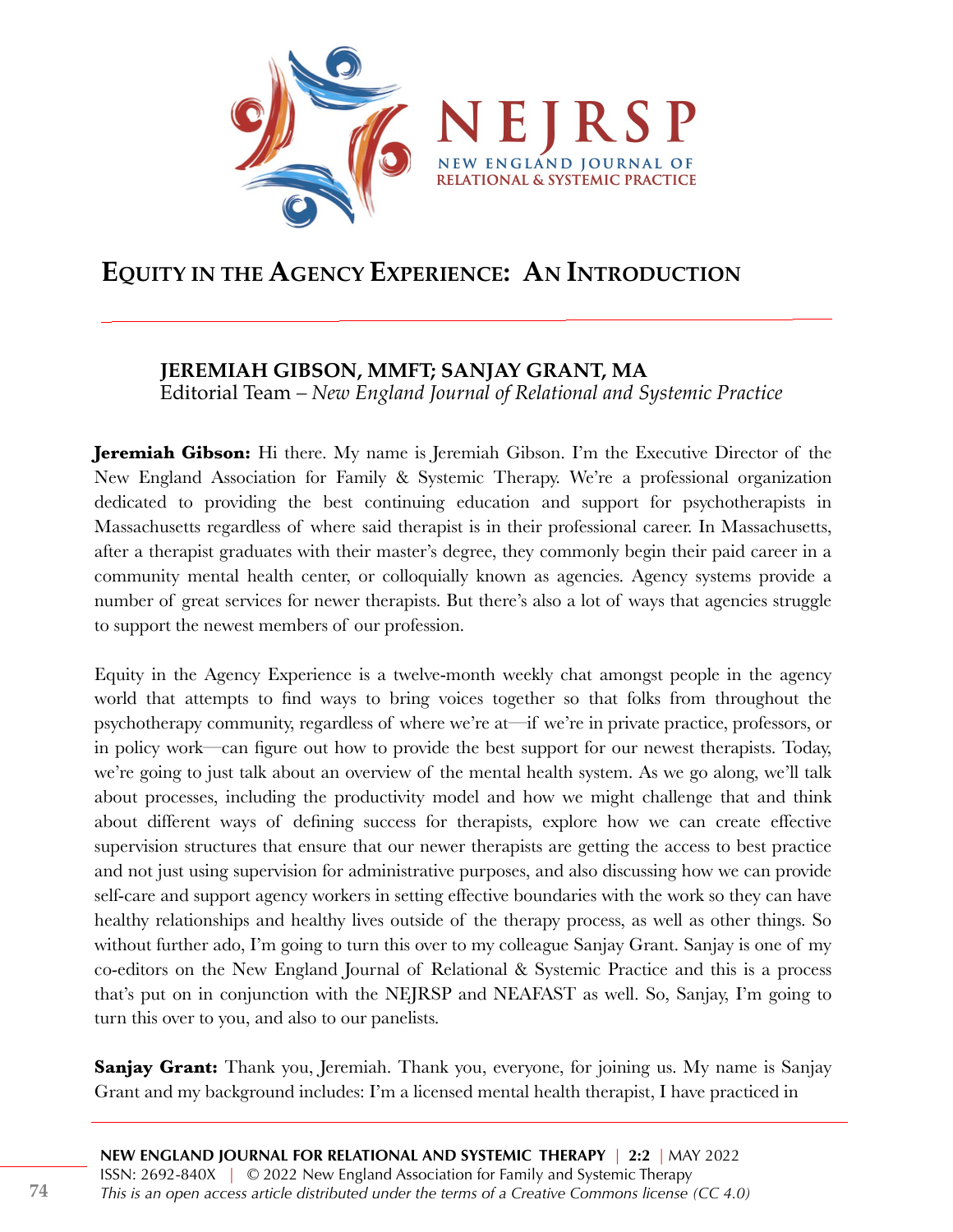agencies for the last fifteen years in various settings such as residential, in-home therapy, and outpatient. I currently work as the Program Director for an out-patient substance abuse program and I also work in private practice independently. I want to say thank you to all our panelists for joining us today and we'll go ahead and introduce ourselves.

**Porsche Lockett:** Hi, my name is Porsche Lockett. I have been working in community mental health agencies for the last nine years. I'm also in private practice. I have been in out-patient, inhome therapy, crisis, and supervision, and am currently balancing both of those worlds.

**Sanjay Grant:** Thank you, Porsche. Kelly?

**Kelly Olson:** Hi, my name is Kelly Olson. I'm a licensed Marriage and Family Therapist. I have been working in agencies for a very long time but since grad school it's been about six years. And within that I've done one-on-one therapy, in-home family therapy, I've worked in residential programs, and done some group therapy as well. I'm currently doing private practice.

**Sanjay Grant:** Thank you, Kelly. Emma.

**Emma Vukelic:** Hi, my name is Emma Vukelic. I use she/her/hers pronouns. So, I graduated in 2020, and since then have been working in community mental health in the greater Boston area and also for practicum and internship worked in agencies. I primarily do IHT and couples and family work while also seeing individuals. I also recently quit my job due to burnout so I'm in the place of privilege where I can take a little bit of a break and return to finish my hours prior to getting licensed.

**Sanjay Grant:** Awesome. Thank you, Emma. Natalie.

**Natalie Gadja:** Hi everyone. My name is Natalie Gadja. I have been in the field for the last five years, I think…something like that. It took a bit more because of the pandemic but I am here now. I have been licensed since December, so I am now Licensed Marriage and Family Therapist, I think like most of you here. I have worked with individuals, couples, with groups, and since last week, I am officially working for myself.

**Sanjay Grant:** Thank you, Natalie, and congratulations! Alrighty, so we'll go ahead and we'll start our discussion. Collectively we have years of experience in the agency world, and as Jeremiah mentioned earlier, there are a lot of positives that come from working in the agency world. So, let's start our conversation today talking about some of the positive experiences we've had in the agency world. Experiences that have helped you as developing yourselves as the therapists you are today.

**Kelly Olson:** I would say for me, I think, that one of the positive experiences that I had was just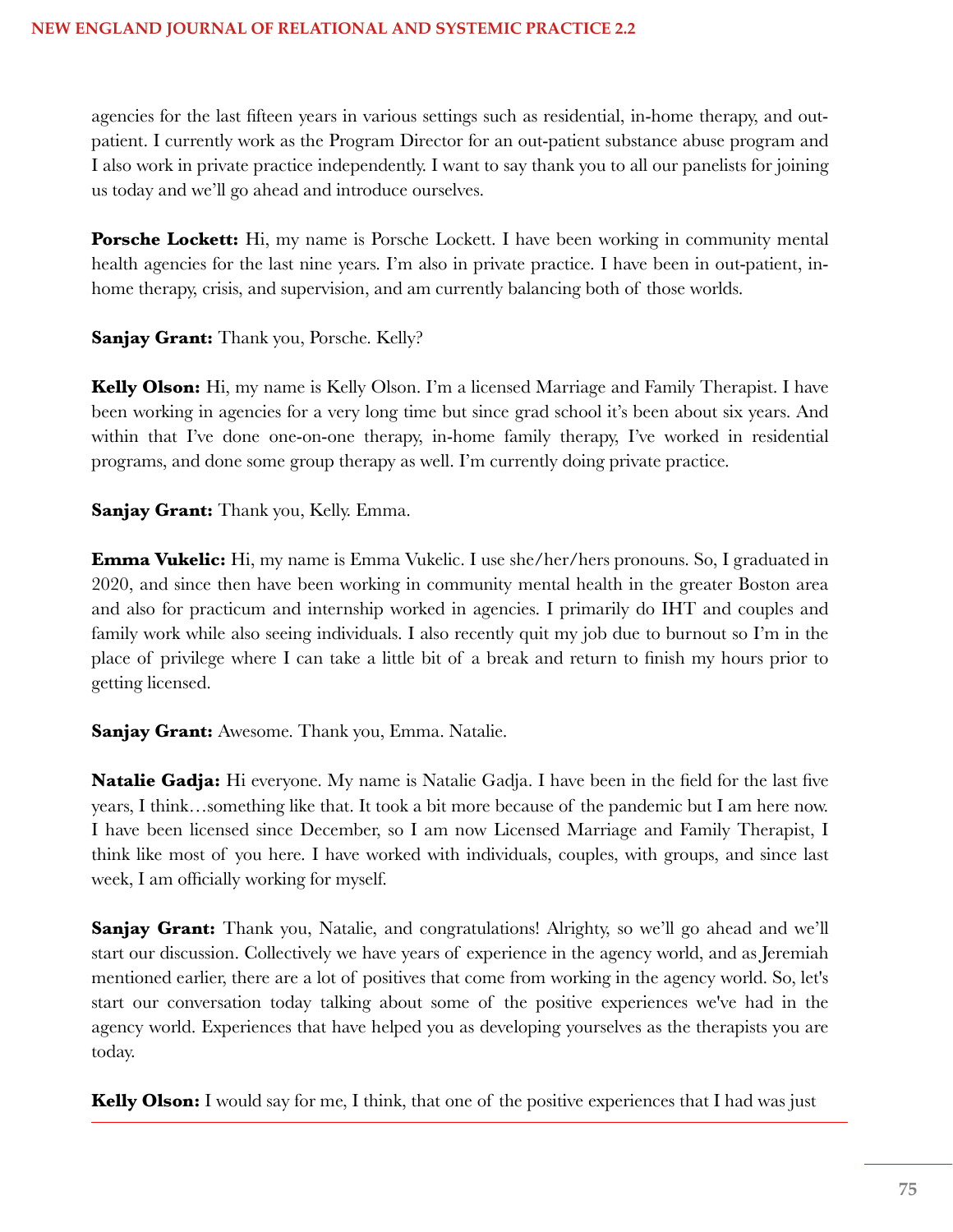the sense of community and support that I got working in an agency. I feel we work with really difficult cases, and having the ability to walk into someone else's office after a tough session to debrief or grab lunch created an amazing sense of community.

**Natalie Gadja:** I agree, that has helped me as well...not only do you feel like part of the community, but you also feel appreciated. No matter how hard the day was, I always felt I could get support if I needed it.

**Sanjay Grant:** Absolutely, so a sense of positive reinforcement in the moment has been helpful as you have supervisors on staff and even coworkers who are able to give you that real time feedback. Other folks with positive experiences. Porsche.

**Porsche Lockett:** In that same line of thinking, I'm not sure how it happened but when I started in agency work, about four other folks from my graduating class ended up at the same agency and there were also additional interns from William James College—so at one point there were eight of us in a staff meeting in different places in our career, and it was just really nice to feel like there was even a non-intentional bridge of all being together, being all in the same hallway, and being able to connect what we learned in school and then actively still being able to have the same support being in the same agency—which we didn't plan; it just worked out that way. And also feeling like we were able to hold each other accountable to what we were learning, what we were doing, and also seeing so many different things happening: so many different needs, and so many applicable moments that sometimes we just talk about in our graduate programs but don't necessarily get to see in person, but having all of those interconnecting things coming to fruition in front of us actively.

**Sanjay Grant:** One of the things over the years that we were able to develop in the agency where I work was to create a separate clinical team group for all the interns across the agency in the different offices just so they had that support, and where you talk about being able to bring back some of what you're learning in school versus what you're seeing in real life and how that plays out for an intern. I think that was definitely a valuable experience for our young interns. Any other thoughts or feedback? Emma.

**Emma Vukelic:** So, a couple different things in thinking about the positive experience: I definitely agree. I think the sense of connection in community was, kind of, what invited me to be able to take on the work that I was doing. I was lucky enough to have—anyone who was unlicensed was in a group supervision together, so I did an internship where I worked following grad school. So, I was brand new, started in the pandemic, totally virtual, didn't know anyone. And so, having those spaces for both connection and case consultation, if I didn't have that I probably wouldn't have lasted as long as I did where I was. I think also what I appreciated—I think this can be both a positive and a negative depending on the day—but I think, kind of being thrown into the fire, so to speak; I really appreciated kind of just jumping in and learning as I went, again, like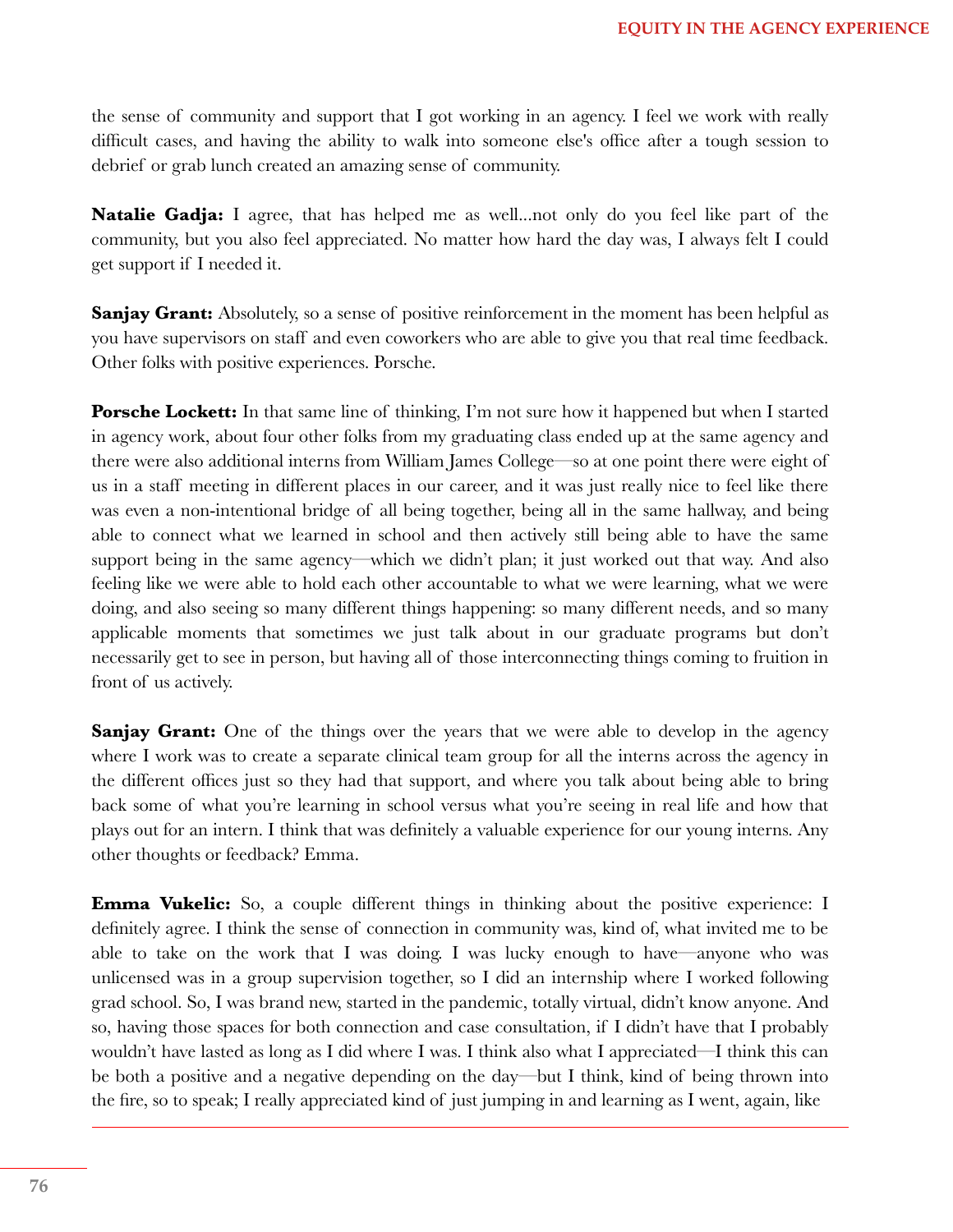different need areas: ranges of diversity related to areas of identity and just really kind of taking it all on.

And I was really lucky to have really strong supervisors and supervision where I felt comfortable to be myself in those spaces, which I think really, kind of, helped me learn through each client. So, I think without that, you know, I wouldn't be the clinician I am today. I think, just, you know…for me, that was a plus, just kind of not knowing what I was doing, not having the time to overthink, and just kind of jumping right in and rolling with it. So, I think that's, you know, the connection points and the range of client presentations were two things that I felt positively about.

**Sanjay Grant:** I love that analogy of being thrown in the fire. I think, for most of us, that's definitely something we experience, and when I was thinking of some of the positives that I've gained over the years, crisis management was definitely one of them. When you work in a community setting you're almost forced to kind of learn crisis management and sometimes we don't have enough opportunity to have a supervisor or another coworker walk you through stepby-step; you kind of go into a situation and you learn as you go along. So, that's definitely one of the things that I would say has also been a positive. Other positives that folks are maybe thinking about.

**Natalie Gadja:** I think that something that came to my mind, I'm not sure who mentioned burnout, but I feel like I have heard this word so so much, especially in the last few years; it's just everyone seems to be burnt out. So, at some point it was like, "Ok, well if my friends are, if my peers are, if everyone seems to be burnt out, does that mean that I am too?" So, it does help to have a group of folks that you can say, "Hey, you know, I can't sleep, I don't seem to eat well, something's off." And they're like, "Yes, it could be burnout." It doesn't need to go to that far place where I need to drop my job, that there are ways for me to take care of me a bit more. That key term of burnout, I thought I would bring that up.

**Kelly Olson:** I feel like the community, the support, all of that stuff, it really depends on which agency you're at. I definitely did not get that at every agency I was at. But working at an agency especially from my experience now being in private practice—you have a lot of really difficult cases and you're under supervision, and regardless of why you're under that supervision, you get it consistently for the most part. Having access to things like CEUs that are readily available and free and things like that—I think that's also something that's a big benefit to being part of an agency that you don't necessarily get being on your own.

**Sanjay Grant:** Absolutely. And that tuition-reimbursement that some agencies also provide is a nice incentive. One of the things that was also beneficial in the agency world was documentation: learning how to document properly. I can see the difference between someone who was taught in an agency setting versus someone who was taught in an exclusively private practice setting. Any final thoughts on other positive experiences that we may have experienced? If anything else comes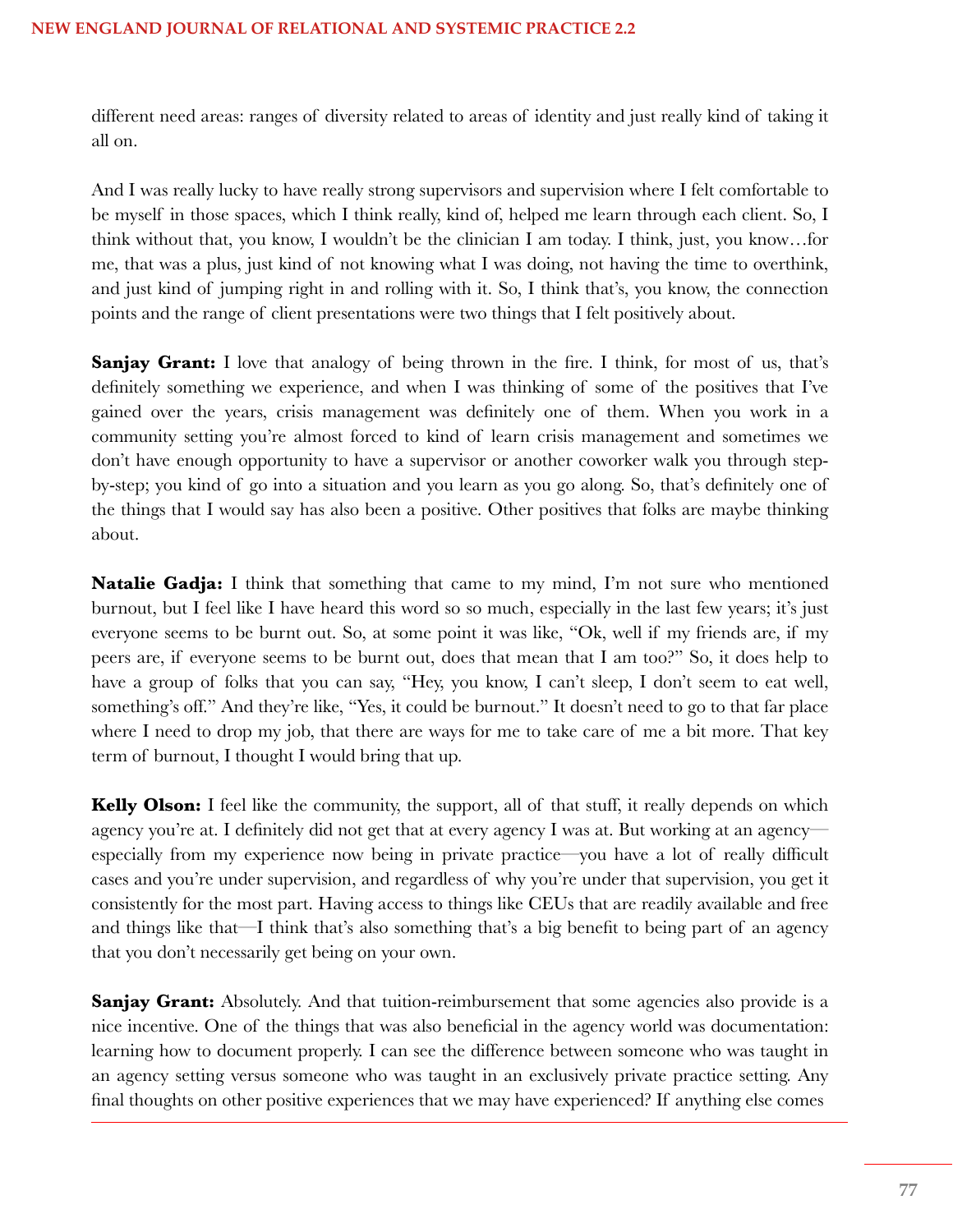up feel free to share. We'll talk about some of the challenges that we have faced over the years, some of the situations that may have prompted our decision to transition out of the agency world as we move forward with our careers. So, what are some of those challenges that we have faced over the years working at agencies?

**Porsche Lockett:** I would say some of the consistent challenges were the constant change in administrative expectations that were handed down by insurance companies. I think that although we know it happens, we know it's important, it can just feel mundane after the most of your energy is going to providing good clinical work to the clients, making sure that their needs are met, making sure that you are as full as you can be to provide for also the immense amount of numbers of clients that we have. I don't know if that's common for folks across the board but just having so many clients, wanting to provide great services to all of those clients. And a lot of times a client is not just that one client; that client has a partner, that client has a family, that client has children, and you're also in some ways clinically helping in all those capacities too, depending on what's going on. And having to then have your paperwork, but then the paperwork changes and then the agency switches the system so they go from paper records to then, you know, electronic records and learning how to manage all those things. And some of the things that we're required to do administratively it's not necessarily what we learned at school but you still have to do that because it's a requirement of the agency which got handed down this information by the insurance company. And so, I think this is a cycle that, regardless of whatever your concentration is, if you're working in an agency—even in private practice, it is significantly less, however, it is that changing of the tides that can be just that last thing at the end of a workday that you're like, "Oh, that's right, got to circle back, got to make sure the notes are done, and done correctly."

**Kelly Olson:** Yeah, Porsche, to your point, I think it's awesome that agencies are really readily available to all of the clientele who need them but because of that I think they have a longer waitlist, like you said, just a larger expectation for a caseload. And I can remember supervisors in the past telling me, "Well, you have student loans to pay off so take on more clients and more cases," and,I find myself saying, "Oh my god, you're right. I do have student loans to pay off. I should take on more!" And just being really kind of overwhelmed with the amount of clients and, like you said, having to not just work with the clients but everything that comes with that. So, definitely I think the expectations for managing a lot of clientele was a big struggle.

**Emma Vukelic:** I'm going to build off both of those and try to keep the passionate part in me in check around this. I left a couple of months ago due to burnout and a lot of the challenges that we'll probably talk about right now are the reason—but I think at the end of the day, to me, it came down to the additional emotional labor on top of the clinical work that I was already doing that leadership and kind of the systems in place were expecting me to be able to hold. And not only, kind of, not feeling supported by people that were in positions of power but in some ways feeling like I'm working against them, you know, kind of going the other way and kind of adding things onto therapists and staff. In a system where we're already operating at one hundred and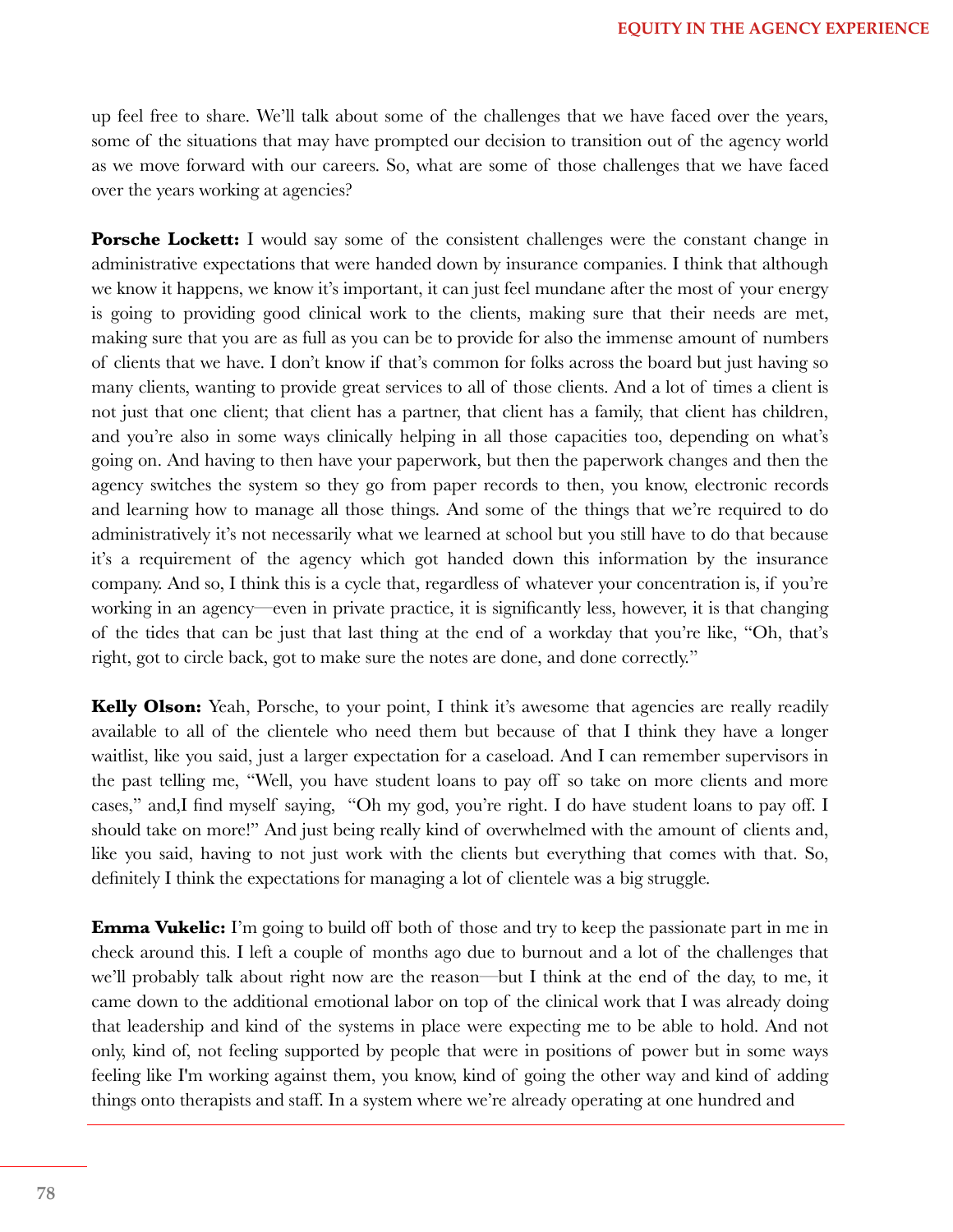twenty percent, I think that can become really taxing, along with the changing of the tides that you mentioned, Porsche, as agencies become more corporatized. My experience was agencies kind of hiding behind the excuse that, you know, this was industry standard and, "If other people are able to do this, why can't you?" And, rather than asking the question of, "How can we support you in actually following through on I'm getting creative?" You know, even though all these systems are in place, like, "What are these small incentives that we can throw in to kind of help better support you?" And I think, you know, everyone's spread so thin, right? Like, even if we have amazing supervisors, even if we have amazing colleagues and amazing clients, everyone is just spread so thin. And so I think that that trickled down into the clinical work that I was able to provide, and I never—you know, even just trying to be a good enough therapist, it felt really difficult to even make it to that benchmark for me, and just really feeling that the expectations of productivity—the word that we all love—I think also breeds a lot of shame for us as therapists, even when we feel like we are over-exerting ourselves and also who all of the systems that are based in, kind of, what is industry standard and what is, you know, considered productive. And I think, you know, even that word is based in this strong white supremacist culture, so I think all of these kind of systems are being created around that expectation in the sense of urgency and perfectionism and all of that. I think, you know, everyone's spread too thin and I think it's hard to feel supported and also have the bandwidth to support not only our clients but the people that we're working with as well. Rant over.

**Sanjay Grant:** That was such a valuable point. Emma, that part where you talk about the word "productivity" and how that makes us have that shame factor wondering, "Am I being productive? What does it mean to be productive as a therapist? Is it reflective in my numbers? In my billable hours?" I think that it's so powerful. And when we talk about industry standards: "This is what we do across agencies," this is the expectation—and not hearing our clinicians and how counterproductive that is to the work that we're supposed to be doing. So, I think that was such a valuable point. I just wanted to go back a little bit. Both Porsche and Kelly had mentioned this where we talk about caseload. And, you know, for some folks who may not have been in the agency setting, could we just give an example of what a typical caseload looks like?

**Kelly Olson:** I think I still don't know what a typical caseload is supposed to look like because of the fact that I would work at an agency and I would have up to 40 something clients a week, and now in private practice, Emma to mimic your word, there's definitely some guilt and shame around me cutting down and now having about twenty-five clients a week to thirty clients a week, I'm like, "Oh my gosh, I'm barely working! I should have more clients!" So, I don't know what the correct number is but I've bounced between the twenty to forty so…it's definitely a big difference.

**Porsche Lockett:** I can relate to Kelly in that way too. I don't know if Jackie remembers saying this during a class at this point almost a decade ago. She said, "When you're in private practice, a good number is twenty-five." And almost a decade now, I've kept that in my head, and so in private practice—like you said, Kelly—a good week is between twenty to thirty, but my favorite is a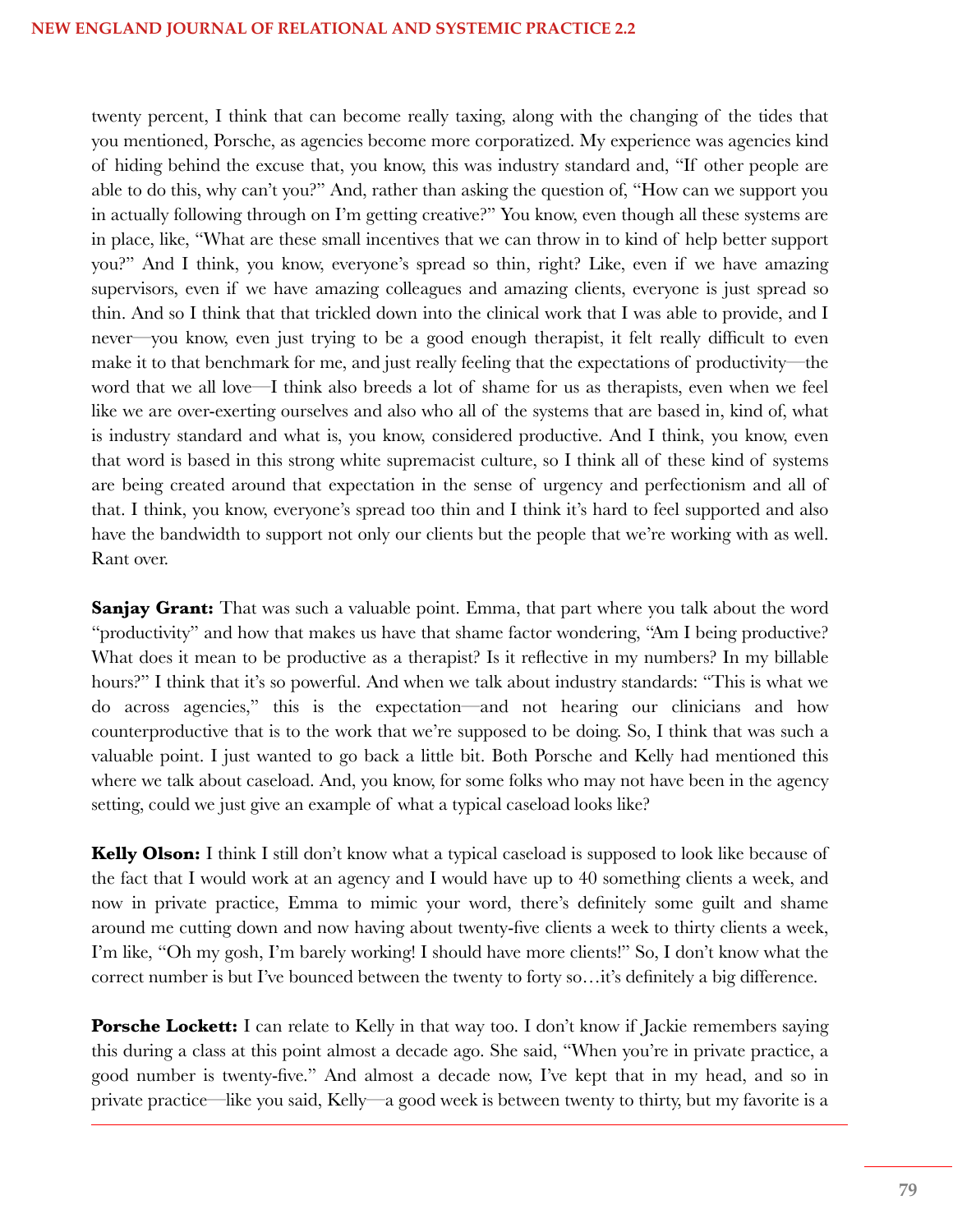solid twenty-three. That's my favorite. But in community mental health, it's way different. I know for me personally when I was starting out and a new therapist right out of school, for some reason my goal was to challenge myself, like, "How many clients can I see? How many billable hours can I have?" And, right now in this conversation and also being in a different place in my career, I wonder how much of that was me and how much of that was being pushed by the agencies and, you know, "If I have this many numbers that means I'm just a good worker." Which I think is a whole other system that is problematic in and of itself; that's probably a whole different conversation. And also to circle back to what Kelly said—some folks were, you know, had the opportunity to not have student loans but I personally have student loans and that reasoning of, like, "Oh, well you have student loans. If you take on more clients then you'll be able to meet that and do that. Or even stay in community mental health for ten years to get your loans excused." I think a lot of those terminologies can create things such as resentment, guilt, shame, burnout, and just feeling stuck in a space where you feel like you're further away from what your passion was when you started this journey of saying, "I want to be in this type of work. This is what I want to do for my career."

**Kelly Olson:** I think to that point there's definitely been a dynamic that's been created where it's almost like, like I can remember the tone being like, "You can either help people or you can make money. Those are your options." And I remember when I was first thinking about transitioning to private practice, you know, it's a mixed bag and there are a lot of colleagues who would be like, "Oh my gosh, you're not going to be able to help anyone. What are you going to do?" And so, you feel very guilty when you try to advocate for yourself as well and what you want for your life and the amount of money that you should be making. And, you know, it's definitely something that I still struggle with now. It just creates this really weird dynamic where you feel like, again, you can either help people in a community setting or you can put yourself in this place where you are kind of setting yourself up for success.

**Natalie Gadja:** I just laughed because it is so, so true, right? I mean, there is this sense of pride, like, "Oh, I worked so, so hard," right? At one point, I was seeing ten clients a day and I felt good! I was completely exhausted but I was like, "Mm, I think I am doing a good job since I am just working all day long." And so now that I am on my own, I have all of this time. And there is this guilt part and this shame part and, you know, this, "How am I going to feel good about what I do if I don't work from when the sun goes up to when the sun goes down?" And so, in some ways, we are told to do these things but there is that part of us that wants to prove that we are great. And so, when I hear, "How can I work less and get paid more?" it doesn't sound good. And yet, we know, "Well, I want to pay my bills. But I also want more than that, right?" And so, yes, the purpose that we have is to help, is to be there, you know, to not just improve us but help someone else; and yet, the exciting part that helps us go on is that, "Well, it does feel good to go on a trip that I can easily pay for."

**Sanjay Grant:** Absolutely. So, this undenying theme of: take on more cases, these expansive case-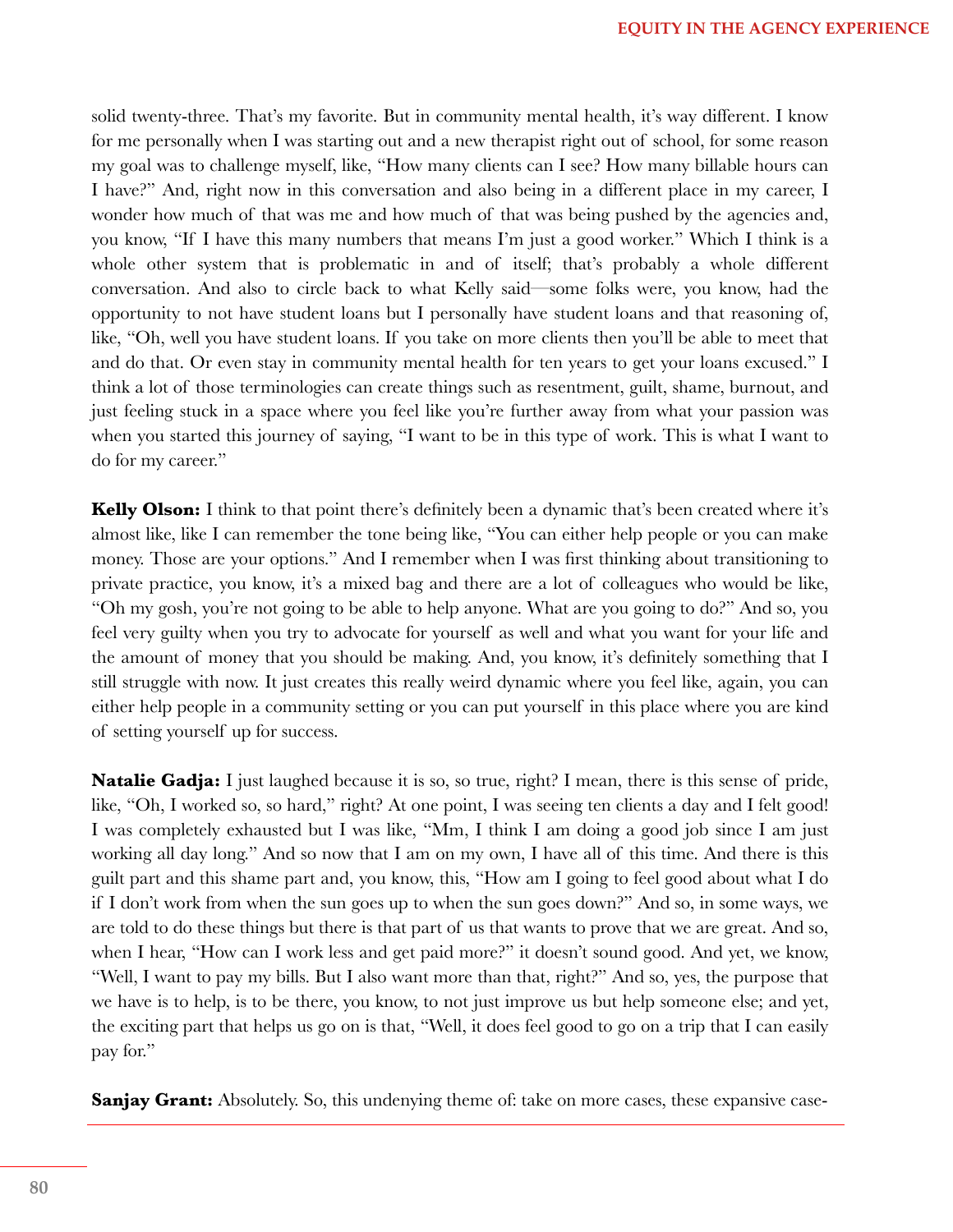loads—and as I ask earlier about a typical caseload that you've seen in an agency, I've worked in spaces where you're having up to sixty-five, sometimes seventy clients on your caseload. And to Natalie's point, sometimes you're seeing eight to ten patients in a day.

**Emma Vukelic:** I was just going to add. So, to provide numbers for my last job, I think ours was, for a full time salary twenty-six clients a week, which compared to what everyone else is saying sounds pretty great. And still everyone found it difficult to reach that. And I think what often isn't recognized is the amount of work that goes on, especially for those family and couples cases, on the outside. I had a family of six, four boys, and I was doing collateral for all six. And all of that goes unnoticed and wasn't counted in my productivity. And so, the challenge for family therapists specifically is that that productivity expectation is the same whether I'm meeting with a family of six or I'm meeting with one. Not that one is easier or harder than the other but there's a lot more that goes into that process in the background, and I think something that's been my experience is kind of feeling devalued as a family therapist. We see that in insurance companies with rates changing and clearly for a lot of family therapists, especially in the IHT world, it's kind of another beast. I think that's another thing to keep in mind: even if the number seems doable, there's so much more that we're expected to do in the background that can really actually take away from the care we're able to provide if we don't feel like we have the bandwidth. "Oh, I can't call their therapist this week," and then what happens next because I don't have the bandwidth? So, I think that's another thing that often goes unnoticed for the therapist that I want to be engaging in a lot of collateral work, and I want to have good notes and I want to have good assessments and all of those things, but I think the system is not set up for us to give that the attention we want. Which can negatively impact the client's experience if we're not hearing from all the systems that they feel supported by.

**Kelly Olson:** Emma, to your point, I think you're absolutely right. It's funny because I didn't even remember this, but being considered full time it was a similar number to what you were saying—like twenty-five, thirty clients, whatever the case was—but I can remember us, at different agencies, having boards up where it would say how many openings you had and you would have to adjust this per week so your productivity is out there on display for everybody to see and you'd get check ins frequently about many more people can you see. And, I do think that there's this sense of, even though you're full time and you get the benefits and you kind of meet that standard at twenty-six or whatever that lower number is, there's almost an unspoken expectation that you're going to go above that. At least in my experience, it was this sense of, "Oh, you're only doing twenty-six? You have lots of time for more." And then, like we've talked about, just kind of pushing more of those cases on you. And there were definitely incentive programs, depending on how many more clients you're doing—again, you battle that sense of, "Well, you know, I need the money so maybe I should take on a few more cases. So, to your point, you're right, I've had the experience of feeling that my supervisors were pushing me to take on more clients.

**Natalie Gadja:** I wanted to add to that because I have now worked full time. I have always worked as a fee-per-service, so I never felt pushed in the way you describe, but I knew that if I did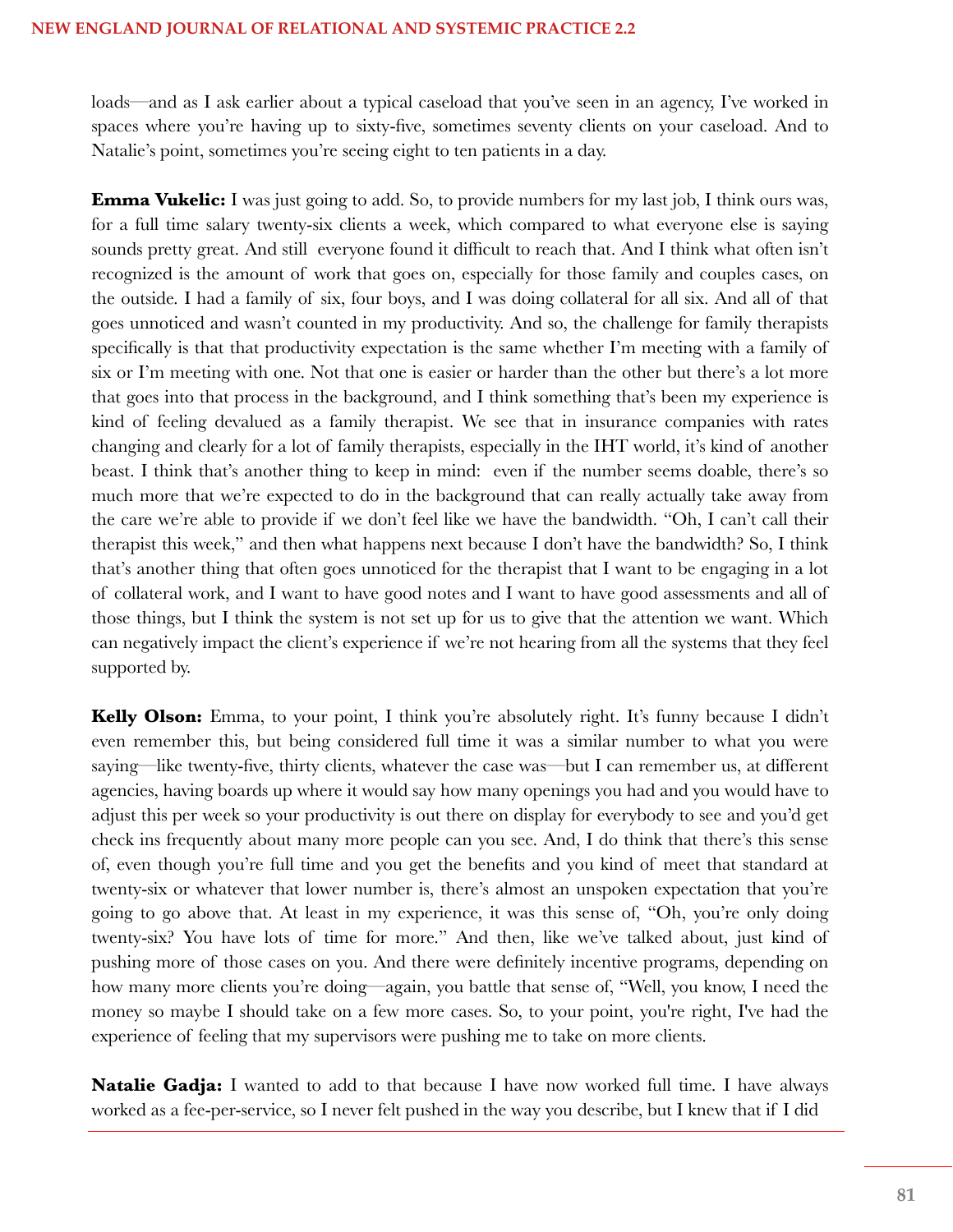schedule eight clients a day, how many would I actually see? I knew that I would actually make less. I think that that has changed a bit, you know, in the last few years now that we can use Zoom. If it rains, if it snows, the client and I can still meet and so I can still get paid.

**Emma Vukelic:** And I think what we're all speaking to and touching on is the salary of it all, right? And that's a huge challenge. It's not a secret to anyone. I think that also trickles into time and what we're being paid is a huge challenge in the agency world where new therapists coming out more likely and we want the trainings, we want the resources to be able to have the time for trainings, and my experience was some places might offer that in-house, so to speak. And oftentimes that hasn't been my experience, so then we're also paying out-of-pocket for external training while also having to take a personal day or take sick time or try to fit that in and I think that's something that was really important for me. And so not being able to have the bandwidth, the time to do that or the resources financially to be able to build on my knowledge to be a better therapist and learn more, I think that was a huge challenge for me as well; being able to do everything I wanted to and having the time to do it.

**Sanjay Grant:** All very valuable points, and definitely things that I can also relate to my time in the agencies: how these things will wear you down and eventually force you to make that decision of what's next for your career. So, we've talked about the challenges, we've talked about all the benefits. And if we look towards the future, how could agencies work and improve in some of these systems to make it more attractive for newer clinicians, reduce burnout, have more clinicians wanting to stay in the agency world? What could the agencies be doing differently?

**Porsche Lockett:** I think when agencies have more diversity on their boards and leadership... Oftentimes, agencies are run by folks who have business degrees and who see things in numbers and from a different mindset. And I think if more people at the very top were social workers, therapists who have done the work, there could really be a different type of advocacy. And not just from a place of word-of-mouth, being the person who's delivering the message when they come and speak to clinicians or supervisors who are actually in the field. They go back to those meetings and say, "Well, this is what was reported" instead of having someone at the table who has that very experience and can give a firsthand discussion about it to inform what is practical and what actually is realistic.

**Sanjay Grant:** Absolutely. Thank you for that feedback, Porsche. And I want to say that you are probably correct and the majority of leadership teams are filled with people with business degrees and numbers are typically the bottomline when we look towards these different changes that we're implementing in agencies. Other folks, in terms of opportunities for agencies to improve their systems so that they can better retain their therapists and attract new talent?

**Natalie Gadja:** I want to go back to our discussion about the need for more training. I would wish for more opportunities, and the support for training and knowledge. Help paying for new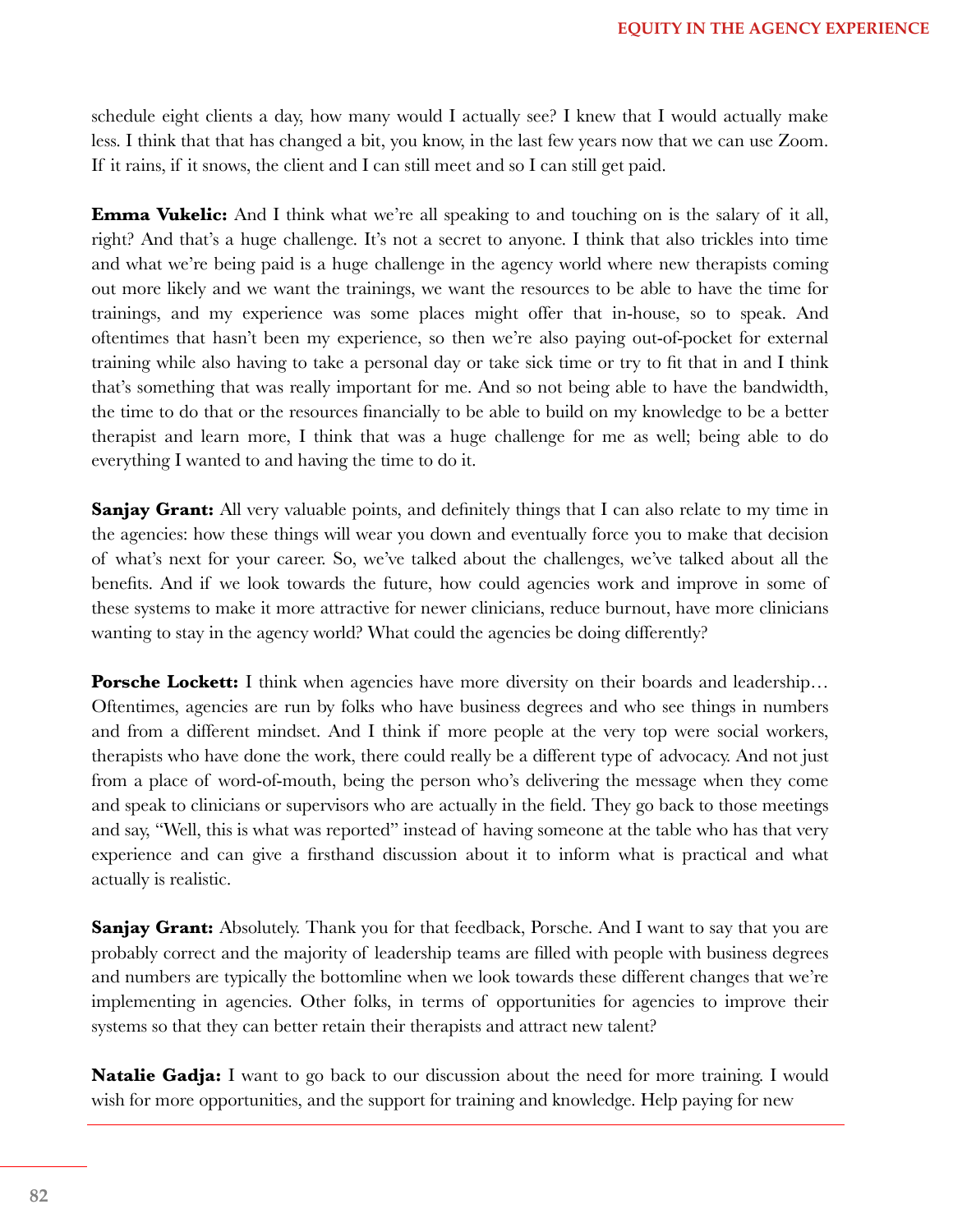training, reimbursement for books that add to my skills... It's all small things but ultimately I think we need to focus on increasing the quality of our work, not just the quantity.

**Sanjay Grant:** Absolutely. Some agencies do provide funds for CE trainings but it's very limited, like you'll only get reimbursement for those select trainings, so expanding on that: being able to purchase materials for your educational development. I think that's something to keep in mind as we look to attract new people and retain our therapists. What else can we do besides offering the standard CE credits reimbursement that we give? Thank you for that, Natalie. Emma?

**Emma Vukelic:** Yeah, you know, I came up with a list in my mind of tangible ways but at the end of the day, what it comes down to is leadership building a stronger understanding of the dayto-day experience of people that are working there. I think that that's a huge pitfall. I think there's an element where I have felt heard in the past and then what happens with that? What happens with that request? What happens with that expression of something I'm really struggling with? So I think, like, finding the balance between feeling heard, you know, beyond my supervisor, feeling heard by people that are in positions of power to be able to hear me while also, having an action plan or "These are the steps we're going to take," and being very clear and open and transparent about the steps that they're going to try to take to even look into that. Even if there isn't an answer, I think having a willingness to try to get creative around how to meet these needs if we can't increase one's salary. If insurance companies are still going to pay these rights. Finding other ways to have staff feel supported. I feel like a lot of what we're seeing now is that we all get burned out in our first couple of years and then we jump into our private practices because we've been so burned out and it feels like there's no other option. So I have always wanted a career in mental health, and I am experiencing that happening right now, but wonder, can I possibly sustain this? So, I think we're dealing with a larger issue and if there are ways that leadership can hear us and meet our needs, if we just get a little bit more creative…whether that is providing more free trainings, more group supervision time put into people's schedule, peer supervision groups…I think having those consultation spaces is a huge value add, and hopefully staff are being paid to join those, especially fee-for-service folks who feel like they have to just have sessions to be able to get paid. And so I think finding ways to actually hear the clinicians that are meeting the clients day-to-day is what's going to keep them there. If we feel like our needs are being met, even in these small ways—even if there's nothing that we can do in the next month—what conversations can we have? I think just feeling heard goes a long way, and I think, everyone's spread too thin but there needs to be more value put on the people that are in the day-to-day.

**Sanjay Grant:** Meeting the needs of the folks who are meeting the needs of the clients. That's important. Kelly, did you have any final thoughts for us on how agencies could possibly improve?

**Kelly Olson:** Well, mine's not as eloquent as everybody else's. ButI made a list and I think a lot of it kind of comes back to the amount that we're getting paid and of course that's not always realistic to increase the pay of the clinicians but I think if you have a higher pay rate you're going to get more clinicians who are going to be there and then with that the expectation of how large of